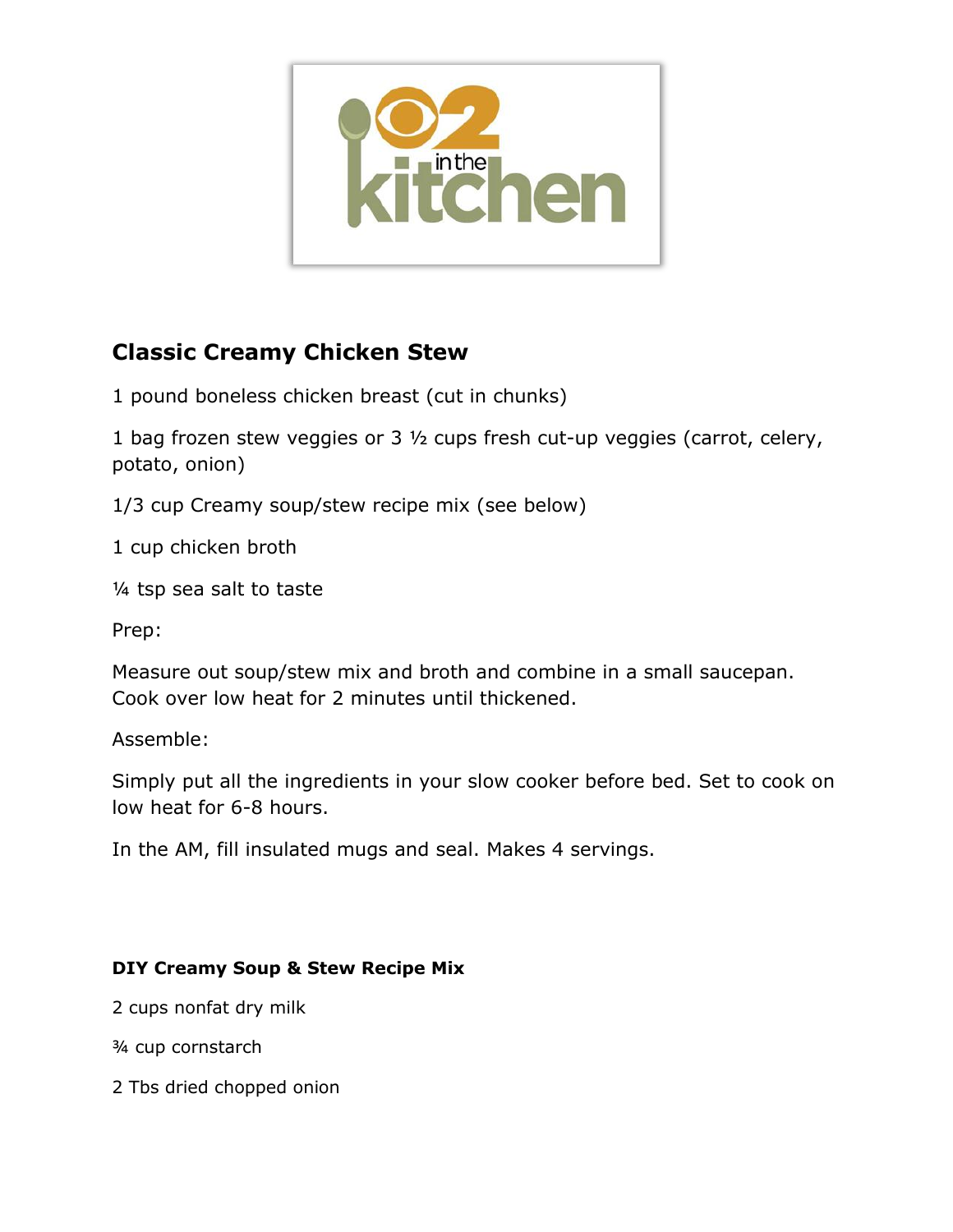2 Tbs granulated onion

- 1 Tbs granulated garlic
- 1 Tbs dried parsley
- 1 tsp celery flakes
- 1 tsp dried basil
- ¼ tsp dried thyme leaves

Mix all ingredients together and store in an airtight container. Use to replace condensed soup in a ratio of 1/3 cup mix to 1 1/3 cups water. If using a slow cooker reduce liquid to ¾ to 1 cup.

This blend is expertly seasoned and makes the equivalent of about 9 cans of condensed soup. It is free of sodium, fat and food additives.

Try it for veggie or meat soups, stews and casseroles and even as a base for salad dressing and dips!

## **Butternut- Walnut Artisan Muffins**

1 egg

1/3 cup water

1 tsp vanilla

2 Tbs non fat yogurt

½ cup defrosted butternut squash (available frozen)

¼ cup chopped walnuts

1 1/3 cup Wholegrain Muffin Mix (see below)

Prep:

In a mixing bowl, lightly beat the egg. Add water, vanilla, yogurt and butternut squash until blended. Stir in 1 1/3 cup muffin mix until the batter is just moist but still lumpy. Fold in ¼ cup chopped walnuts.

#### Assemble/Bake:

Place paper baking liners in muffin tins and fill with batter until 2/3 full.

Bake at 350 degrees for 15 minutes. Makes 6 standard size muffins.